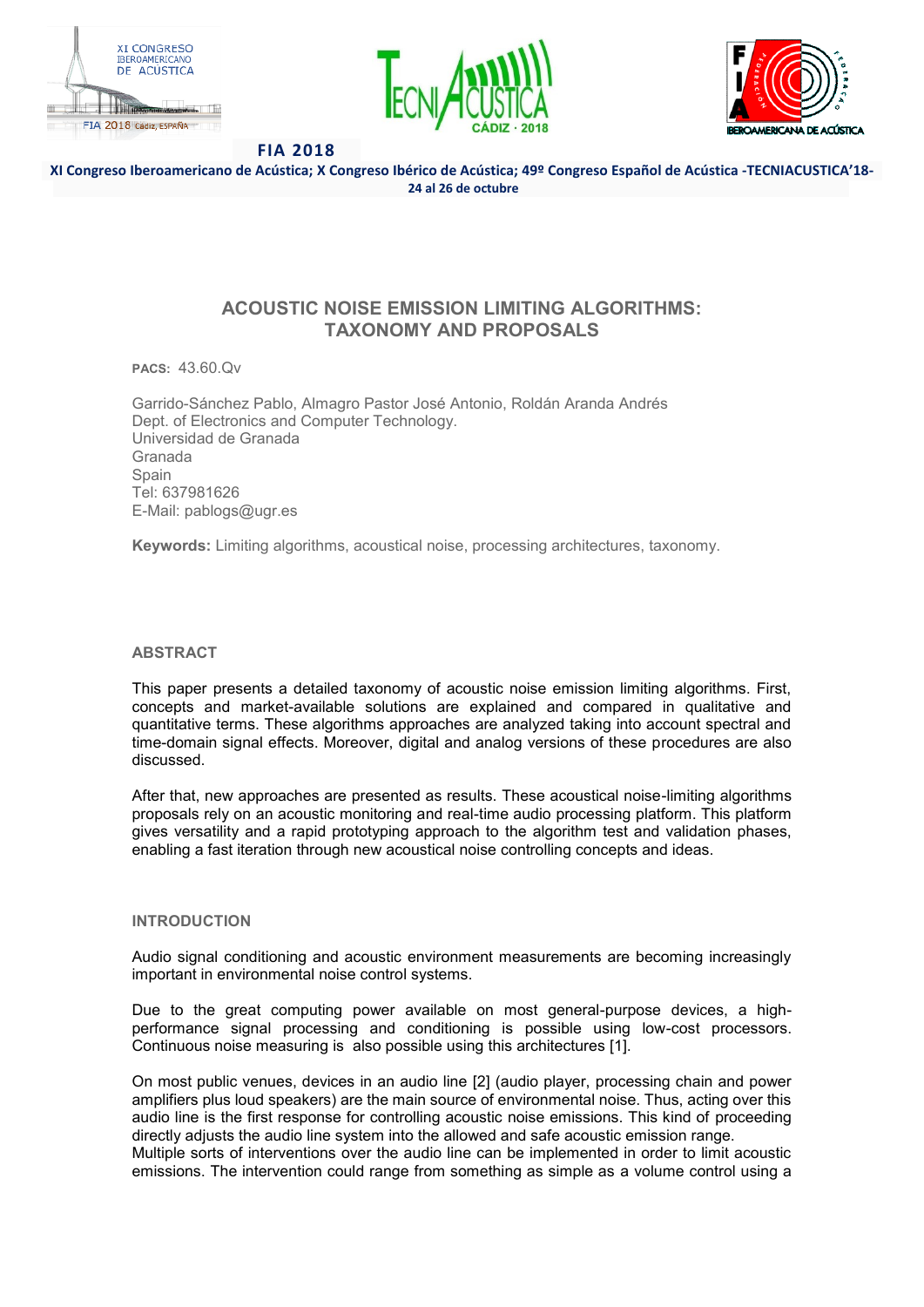





**XI Congreso Iberoamericano de Acústica; X Congreso Ibérico de Acústica; 49º Congreso Español de Acústica -TECNIACUSTICA'18- 24 al 26 de octubre**

PID controller, to a spectral processing that measures which part of the analyzed noise is noise floor and which is an audio line contribution.

Thus, this document explains the basis of this sort of procedures, shows a taxonomy based on the most common solution with respect to noise limiting architectures, and presents some new approaches and ideas that aim to improve the current state of tecnology.

Most of the available solutions rely on a device inserted just before the power amplifiers and the loud speakers, as shown in Figure 1. The first requirement for this device is to maintain the acoustic emission inside a certain range. For this purpose, the device must act over the eletrical audio line and can sense the acoustical environment.



**FIGURE 1.** Acoustical noise limited audio chain.

This way, acoustic environmental health can be guaranteed by mantaining noise emission levels bounded. This kind of architectures can be implemented in many different forms: by using digital signal processors or analog signal attenuating topologies; taking into account the spectral componentes of the acoustical noise or just measuring its global values; or using an electrical calibrated device or relying on a sensing microphones signal. Each of them has pros and cons, such as delay times, digital noise, or spectral distortions inherents to frequency filtering mechanisms. Costs and system complexity are also critical milestones for control and limiting acoustical noise devices because of its ubiquitous nature.

## **ELECTROACOUSTICAL TESTBENCH**

All acoustic noise limiting procedures analyzed in this document have been tested with a blackbox oriented approach [3]. This way, a specifically designed audio signal set is injected in the device being tested and the output is recorded. A post-processing stage can determine common audio figures of merit like frequency response, total harmonic distortion, or signal to noise ratios [4].

Furthermore, non-linear temporal and spectral effects can be obtained using proposed inputoutput analysis. Thanks to these procedures and analysis, different products can be tested.

## **INFERED ALGORITHMS**

Most of current acoustic noise limiting algorithms are based on a dynamics compression operation. A dynamics compressor acts as non-linear signal processing block where an output depends on the input amplitude. An amplitude threshold is set and when the input amplitude is lower than this threshold, it is driven to the output with no modification. If the input amplitude overtakes the defined threshold, an attenuation is applied. This attenuation is described by a gain function which may not be linear. This attenuating or compressing procedure is represented in Figure 2a.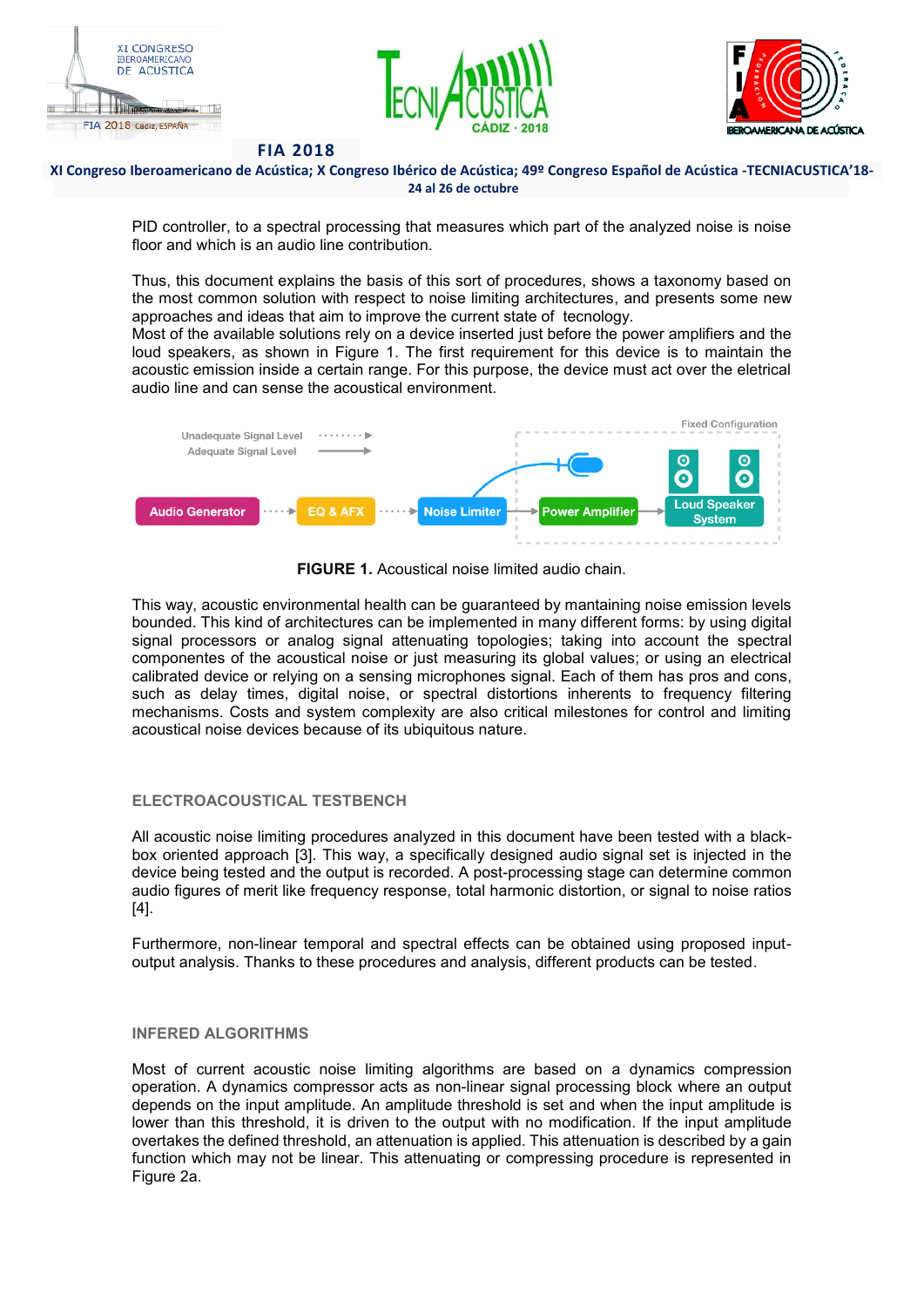





**XI Congreso Iberoamericano de Acústica; X Congreso Ibérico de Acústica; 49º Congreso Español de Acústica -TECNIACUSTICA'18- 24 al 26 de octubre**

Beyond this variable attenuation function over the amplitude, a dynamics compressor responds to two temporal parameters. Attack time defines how long it takes the attenuation to be applied once the input amplitude overtakes the threshold. Release time defines how this attenuation is removed when the input signal amplitude goes below the threshold. These two parameters are exposed in Figure 2b.





As previously stated, applying this kind of algorithms in the middle of an audio chain (assuming a calibrated voltage to acoustic emission reference) an acoustical noise emission limiter can be implemented. However, depending on the attenuation function and the attack and release times, the acoustic perception can be poor.

Taking into account that the main purpose of noise limiting algorithms is to adequate the acoustic environment to healthy levels, some other considerations must be taken into account. First of all, two types of subjects are exposed to the acoustic emissions: the active and the passive ones. Active subjects are those who are directly exposed to the noise focus and their exposure must be adequate in global terms.

On the other hand, passive subjects are indirectly exposed to the noise focus, usually through walls or architectural objects. In this case, architectural noise and vibrations transmissions must be taken into account. These kind of noise transmissions through architectural objects apply strong high pass filtering to the acoustical signal, and this directly impacts on how low, middle and high components of the spectrum are perceived by passive subjects. Specifically, low frequencies are able to reach easily distant points within an architecture, so they usually must be controlled carefully.

This way, the spectral dynamics compressor applies the same explained operation to defined sections of the spectrum. For example, as mentioned before, the lower frequencies have a better transmission through building structure.In this set of frequencies, the spectral noise emission limiter must apply a lower threshold. At this point, two key points of this process plus one consideration can be exposed:

• How does the acoustical noise limiter know how much noise there is? This sensing process can be solved by two approaches: using a sensing microphone or through an acoustical to electrical calibration of the output line. It should be noted that the second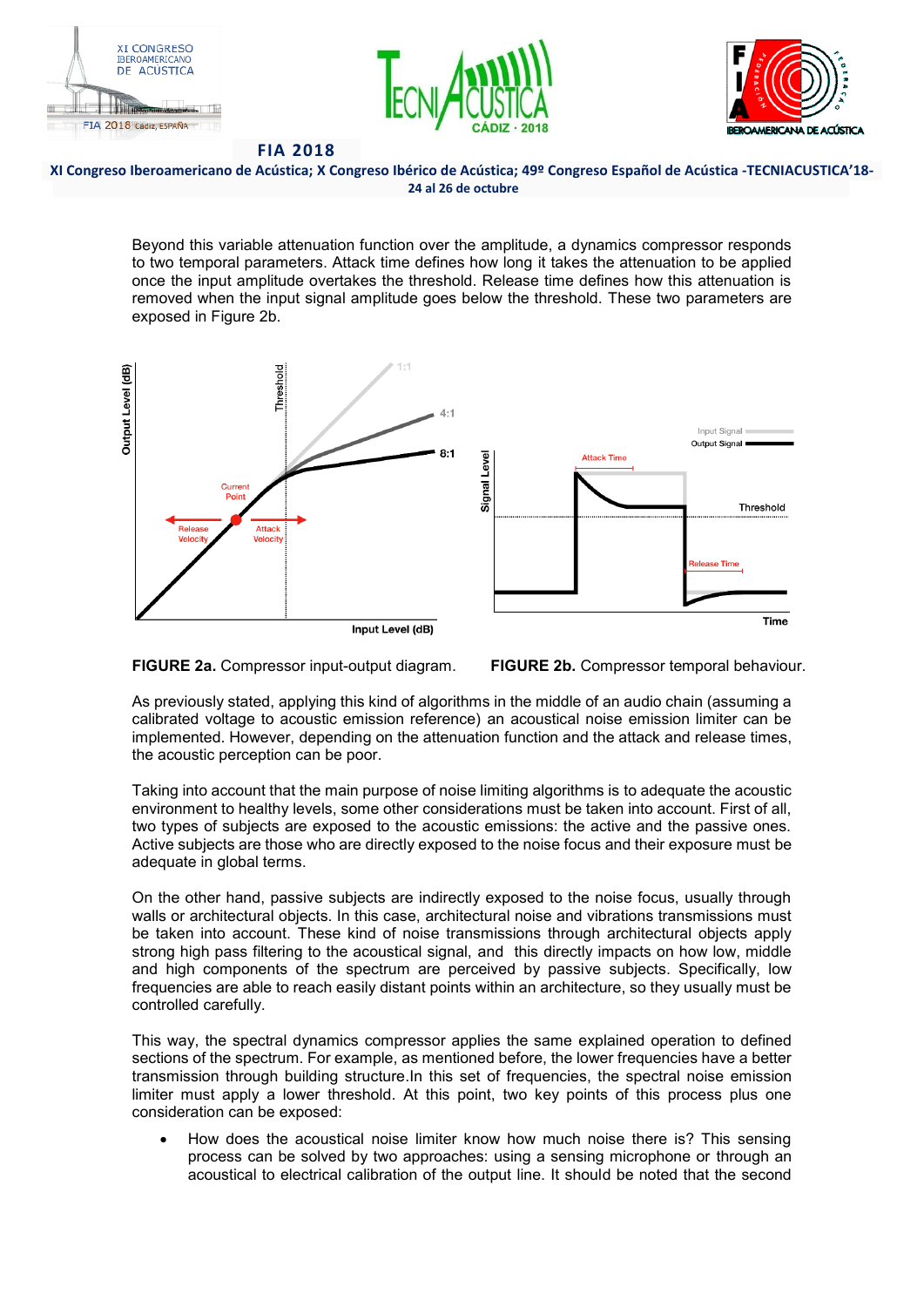





### **XI Congreso Iberoamericano de Acústica; X Congreso Ibérico de Acústica; 49º Congreso Español de Acústica -TECNIACUSTICA'18- 24 al 26 de octubre**

approach assumes that the audio chain is the only noise focus and there is no external noise focus.

- How does the acoustical noise limiter act against an excessively acoustical noise? This limiting process can attenuate the whole audio spectrum in the same way, henceforth this action will be named global attenuation. Moreover, the limiter can distinguish which audio spectrum bands exceed the emission limit and act over them individually.
- As a consideration, it must be said that the sensing process has not much to do with the limiting action. A global spectrum noise emission analysis can act over a fixed spectrumcorrected limiting action, and on the other hand, a spectral noise emission analysis can perform a global attenuation process (taking into account the worst case, for example).

These two key points expose a first organization which talks about the main blocks that a noise limiting device could have: a spectral or RMS global level noise analizer and a spectral or RMS global attenuating processor. Both of them and their functional combinations are exposed in Figure 3.



**FIGURE 3.** Acoustical noise limiter key blocks and basic configurations.

After exposing the main configuration and topologies, some commercial devices are analyzed from a behavioral point of view. Figure 4 shows attack time of a digital noise limiter.



**FIGURE 4.** Attack time and input to output delay measured on a digital acoustical noise limiter.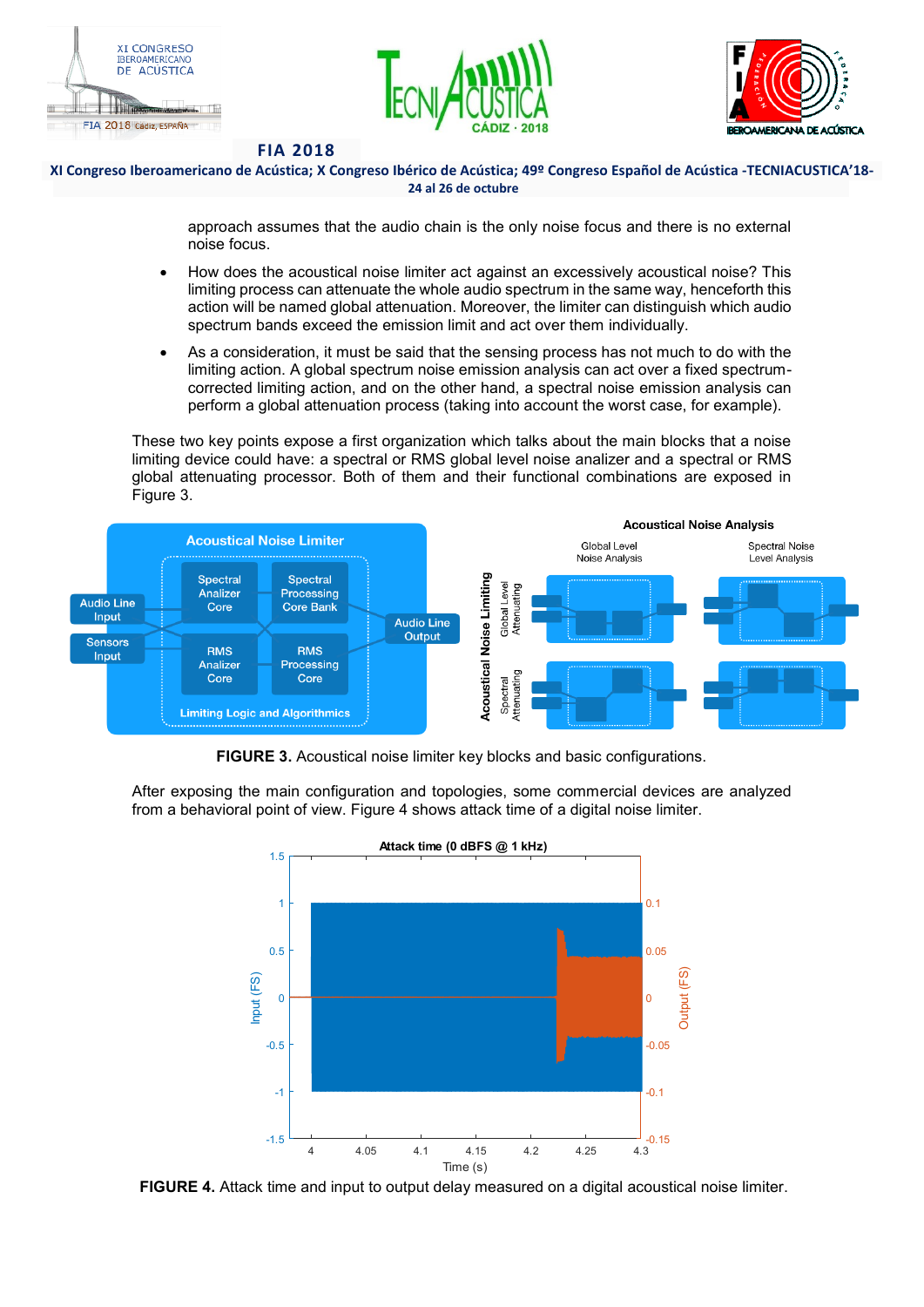





## **XI Congreso Iberoamericano de Acústica; X Congreso Ibérico de Acústica; 49º Congreso Español de Acústica -TECNIACUSTICA'18- 24 al 26 de octubre**

Some non-desired effect appears in Figure 4 digital signal processing. They can be seen in Figure 5 both in temporal and spectral domain. As it is shown, within a simple spectral analysis, total harmonic distortion and signal to noise floor ratio can be estimated.



**FIGURE 5.** Digital signal processing distortions on digital acoustical noise limiter.

Due to the nature of this kind of algorithms, based on digital third octave filter banks (foreseeably implemented using FIR filters), there are differences between the limiting and non-limiting behaviors of the same device. Figure 6 shows how both noise floor and harmonics distortions differ in the mentioned states.



**FIGURE 6.** Signal to Noise Ratio (SNR) and Total Harmonic Distortions (THD) on a digital limiter implementation with filters acting and not acting on the audio signal.

In order to compare this digital noise limiting architecture with an analog global noise attenuating one, Figure 7 shows both temporal and spectral response of an analog acoustic noise limiter. This device uses a digital spectral audio signal analysis and an analogic global level attenuation.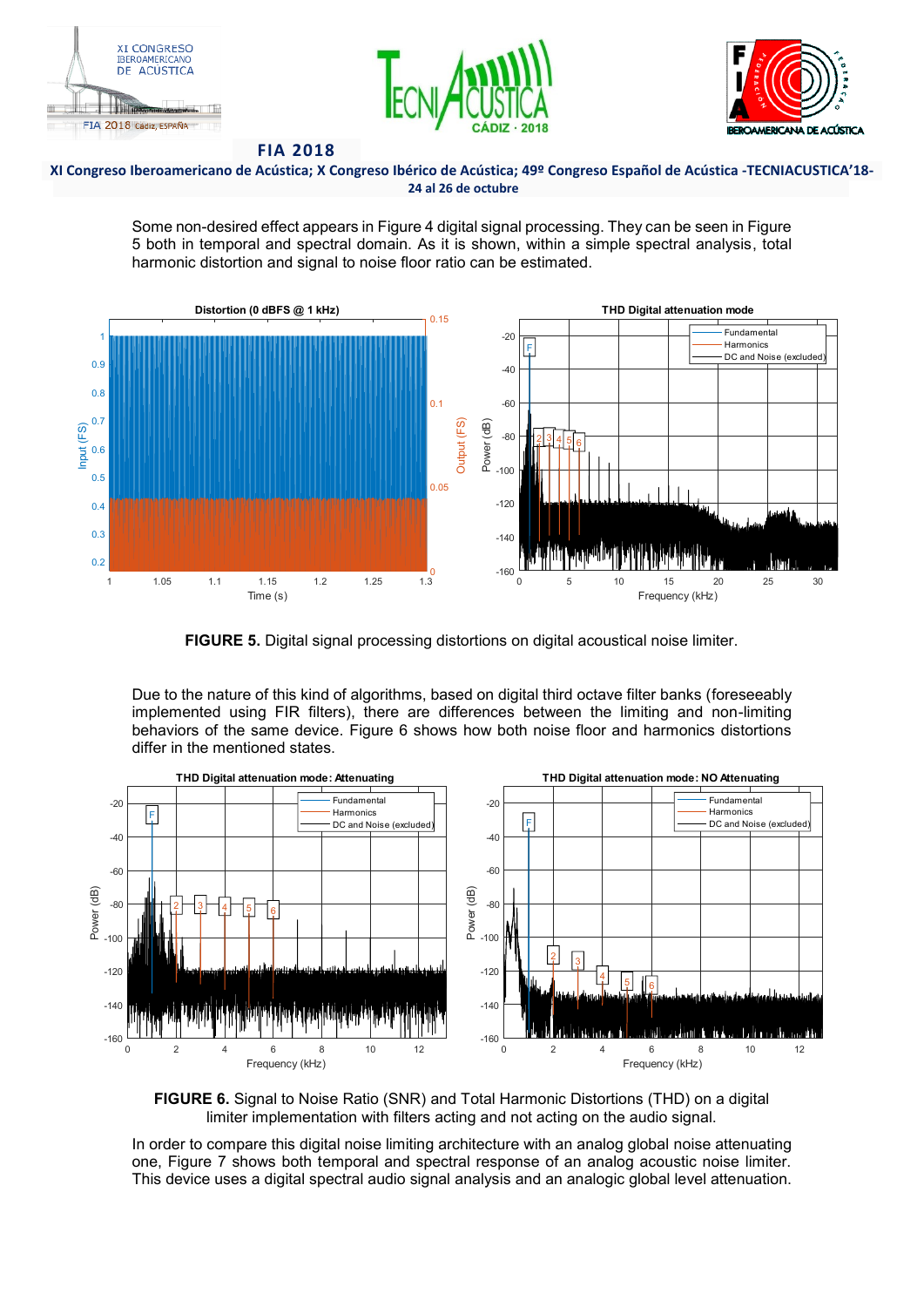





#### **XI Congreso Iberoamericano de Acústica; X Congreso Ibérico de Acústica; 49º Congreso Español de Acústica -TECNIACUSTICA'18- 24 al 26 de octubre**



**FIGURE 7.** Distortions on digital analisys and analogic attenuation acoustical noise limiter.

## **TAXONOMY**

After last section's dissertation about noise emission controlling architectures, a taxonomy is exposed henceforward.

An acoustic emission limiter can follow two approaches with regard to audio line limiting action. It can perform like a **dynamics compressor** where noise emission overcomes are attenuated in accordance to a threshold, an attenuation function, and attack and release time. It can also act like a **noise emission adequation device** where it takes into account the maximum noise level allowed, senses the current noise level and takes a certain strategy to maintain it under the limit.

This signal process can be done using **digital signal processors**. This option enables a flexible algorithmic operation that can be updated by software and can take advantage of high performance and low cost commercial devices. Despite this, a digital signal processing has the intrinsic digitalization and dedigitalization problems such as delay and digitalization noise. On the other hand, a less flexible **analog filter bank** can perform the needed signal process with no delay and (depending on the implementation) less noise and distortion. However, this can be achieved at the expense of design simplicity and component cost.

Both of these solutions can apply to global or spectral approaches. **Global attenuation** ensures that the limiter device only modifies the acoustic emission level and guarantees the same audio equalization in the device input and output. It must be noticed that this kind of attenuation usually impacts directly over the volume perception, minimizing it. On the other hand, **spectral attenuation** deals with each frequency group individually. This way, attenuation is only applied where it is needed in order to keep the noise emissions and transmissions through buildings controlled. Its drawbacks are that it does not guarantee an unmodified equalization through the device, which impacts directly over the audio quality perception.

Similarly, the device can sense the environmental acoustical noise level by retrieving a **global noise level** or by processing a **spectral analysis** of the noise environment. First option provides enough information for estimating the acoustical noise level by using simple circuitry: an RSM integrator plus a slow analog to digital converter is a possible setup. However, retrieving the whole acoustical signal not only provides spectral information but it also allows to discriminate the noise generated by the audio chain from the noise floor generated by other sources.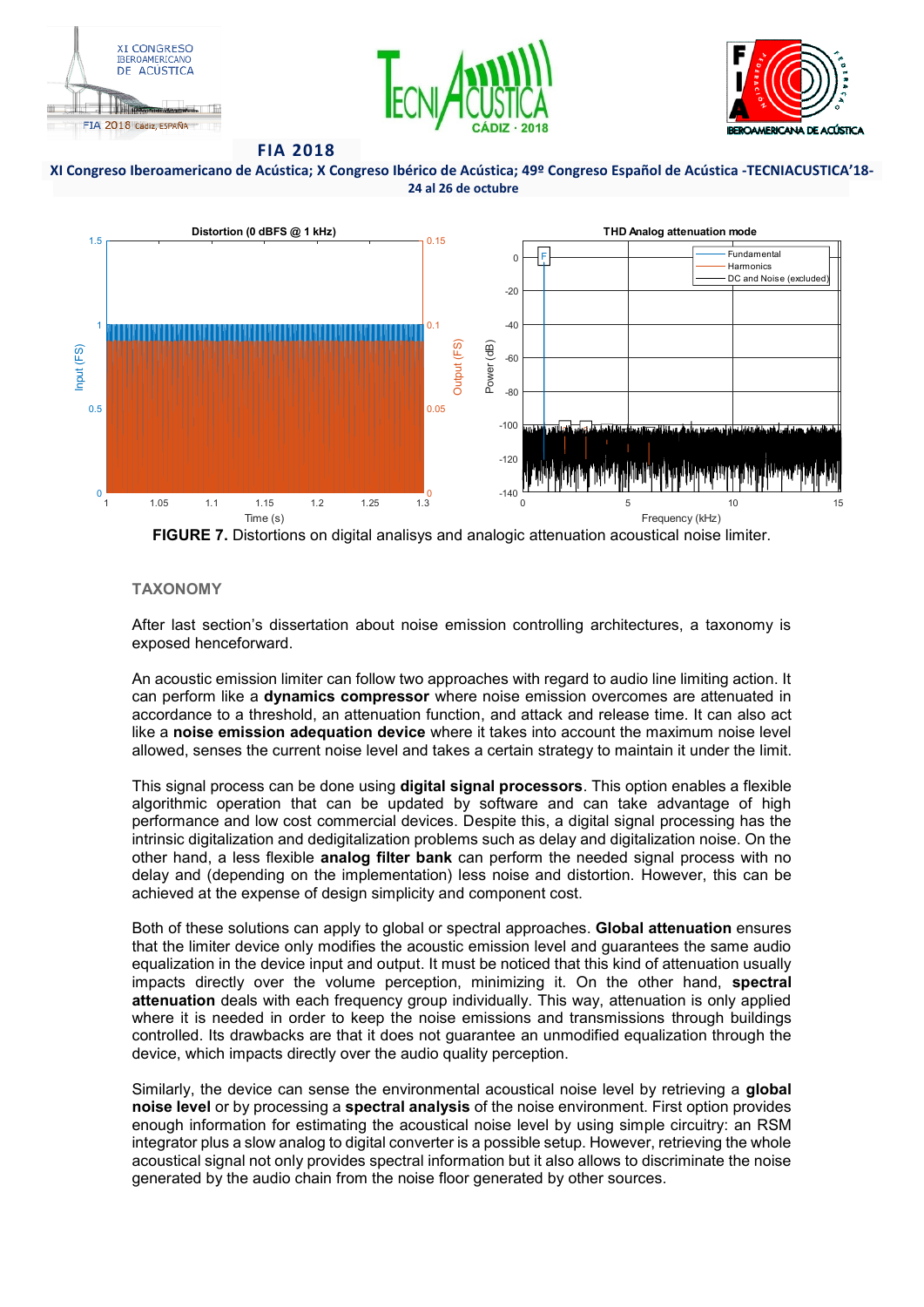





#### **XI Congreso Iberoamericano de Acústica; X Congreso Ibérico de Acústica; 49º Congreso Español de Acústica -TECNIACUSTICA'18- 24 al 26 de octubre**

The limiting algorithm's input parameters can be both the sensing signal from a room **measurement microphone** and just a **calibrated state of the output line**. The limiting algorithm's operation using a room microphone checks the acoustical noise level and adequates the output signal to the threshold level. On the other hand, by providing a multipoint calibration on the electrical output line, the device should be able to interpolate how much noise level will produce a certain electrical signal, being also able to limit the acoustical noise emission.

When talking about attenuation timing control, the device can act as a compressor by limiting noise peaks. This reaches a **continuous emission control with no peak tolerance** at the expense of compressing the audio signal by adding non-linear behaviors. On the other side, the device can be **tolerant to noise peaks** not applying instant noise level correction but at the cost of regulating the **long-term threshold to an adequate level**.

## **PROPOSED CONCEPTS**

On the basis of the exposed operation of most devices some other concepts are exposed.

One common approach to noise control and acoustical healthiness are Noise Criteria Curves [5]. By measuring an acoustical noise spectrum and comparing it to a set of standardized curves, a NC rate can be calculated. By this industry standard method (ANSI S12.2-2008) it can be said for example that a school should have 25-35 NC rate and a shop can go up to a 50-60 NC rate. This way, considering that the main purpose of an acoustical noise emission limiter is to maintain a comfortable acoustical environment, a device that can analyze the room's noise spectrum and globally attenuate the audio line emissions in a grade in which the result accomplishes a certain noise criterion is proposed.

Moreover, if passive subjects that may be harmed by noise emissions are taken into account, a multipoint noise sensing system can be suggested. By using noise sensors both in the room with noise emission systems and in the place where said noise emissions are being transmitted through architectural objects, a real time approach of these transmissions' behavior can be retrieved. Both sensed environments must be correlated in order to isolate the controlled noise focus contribution to the passive subject location. By using these multipoint sensing systems an acoustical noise limiting system can have features for active annoyances detection.

On the same line, by a analyzing the noise profiles of a public venue, a penalty system can be implemented. Having as reference how a noise chain is used, the main noise focus can be isolated from the noise floor produced by other items in the place. This could be useful in order to adapt in a smart way how the limited sound line behaves. For example, although a maximum acoustical noise limit could be set up, this limit can be penalized in cases when other noise sources (people noise, machinery noise...) overcome certain levels. That way, the acoustic noise management system can act according to the noise profile and control the acoustical environment with different approaches depending on the nature of the noise.

Focusing on the signal that goes through the audio line, some of its features can be extracted in order to adapt the compressing/limiting algorithm to minimize the impact of the processing over the perceptual quality of the signal. For example, analyzing the dynamic range and the beat per minute, attack and release of the limiting algorithm can be tailored to go unnoticed. This audio analysis can be extended by using complex statistical models such as probability functions analyses of the audio line magnitude and predicting its behavior by modelling its characteristics. These advanced noise profile analysis and modeling approach can be implemented by using Hidden Markov Chains or Kalman filters.